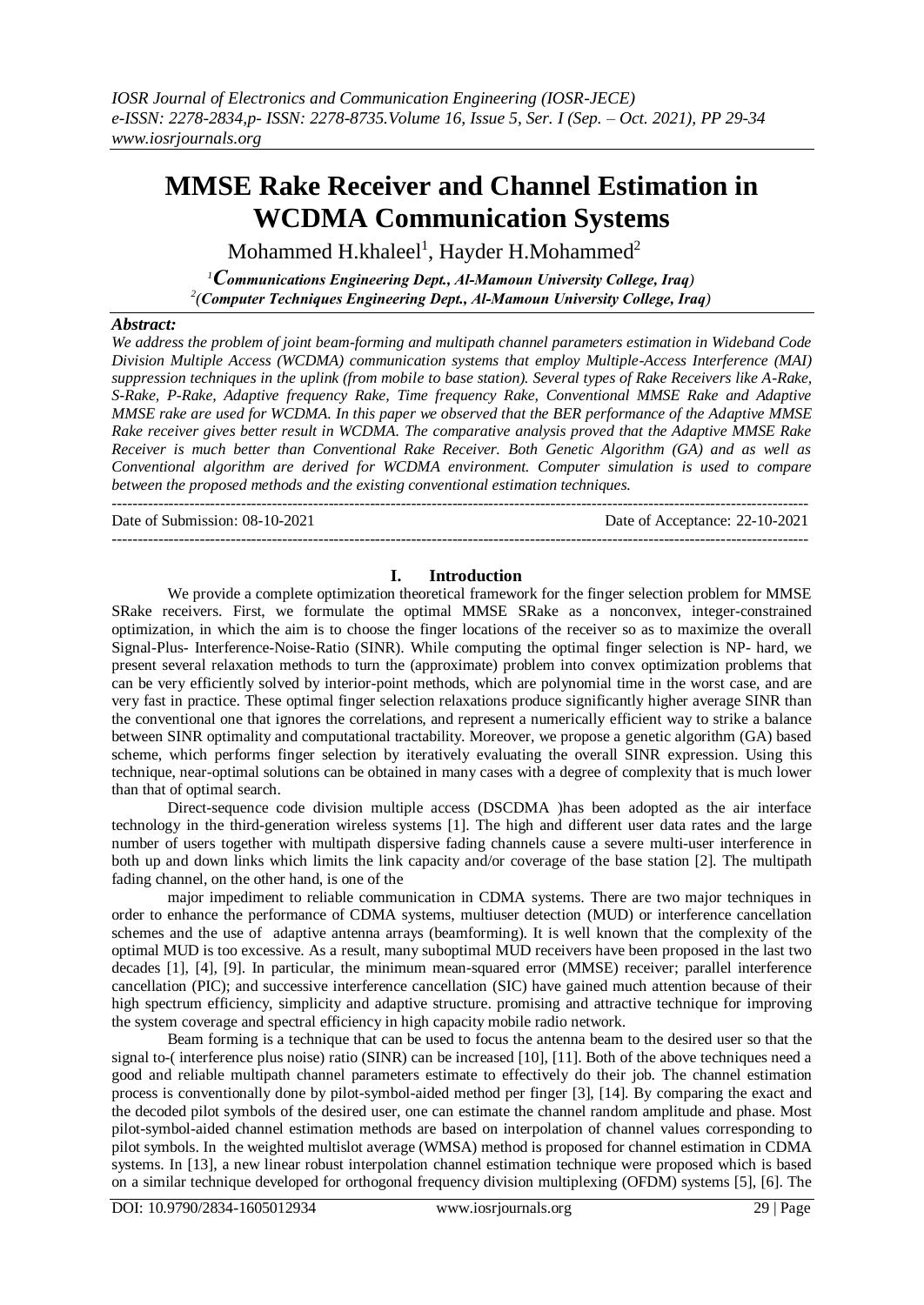robust interpolation method outperforms the WMSA method. In WCDMA, the channel parameters can also be estimated from the common pilot channel (CPICH) [8]as the desired user pilot symbols may be weak (for voice application) resulting in a bad channel estimate. This common pilot channel could also be corrupted by strong interference resulting in a bad estimate. Most of the research that combined MUD and channel estimation converted the multiuser parameter estimation problem into a set of single user optimization problems and then determine the channel parameters for every user using some kind of iterative algorithm [4], [9]. In [8], we benefited from the strong interferer as well in the channel estimation process instead of suppressing it. We also coupled interference cancellation with pilot-symbol-aided method using single antenna in [8]. The contribution of this paper is proposing a new iterative joint channel estimation and interference cancellation scheme to improve the WCDMA uplink and downlink performance when using a receiver adaptive antenna array. The proposed system is analyzed and tested in a channel profile specified by the 3GPP. We'll use both robust interpolation for pilot symbols and the CPICH after iteratively cleaning them from the MAI by using both PIC and RAKE receiver when employing matching beam former that estimates the desired signal direction of arrival DOA [12].

The rest of the paper is organized as follows. Section II presents the signal model as well as the system description. In Section III, both channel estimation algorithm and the process of beam forming are described. Simulation results are provided

# **II. System Model**

# **A. MMSE Rake Receiver with Conventional Algorithm:**

Instead of the solving the problem in [14], the "conventional" finger selection algorithm chooses the M paths with largest individual SINRs, where the SINR for the lth path can be expressed as

$$
SINR_1 = \frac{E_1(\alpha_1^{[1]})^2}{(s_1^{[MAI]})^T A^2 s_1^{(MAI)} + \sigma_n^2}
$$
 (1)

for  $l = 1, \ldots, L$ .

This algorithm is not optimal because it ignores the correlation of the noise components of different paths. Therefore, it does not always maximize the overall SINR of the system given in [15]*.* For example, the contribution of two highly correlated strong paths to the overall SINR might be worse than the contribution of one strong and one relatively weaker, but uncorrelated, paths. The correlation between the multipath components is the result of the MAI from the interfering users in the system.

# **B. MMSE Rake Receiver with Genetic Algorithm**

The GA is an iterative technique for searching for the global optimum of a cost function [16]*.* The name comes from the fact that the algorithm models the natural selection and survival of the fittest [17]*.* We propose a GA (Genetic Algorithm) based approach to solve the finger selection problem, which directly uses the exact SINR expression and does not employ any relaxation technique in MMSE receiver. The GA is an iterative technique for searching for the global optimum of a cost function. The name comes from the fact that the algorithm models the natural selection and survival of the fittest. The GA has been applied to a variety of problems in different areas.

Also, it has recently been employed in the multi-user detection problem. The main characteristics of the GA algorithm are that it can get close to the optimal solution with low complexity, if the steps of the algorithm are designed appropriately. In order to be able to employ the GA for the finger selection problem we need to consider how to represent the chromosomes, and how to implement the steps of the iterative optimization scheme in MMSE. By choosing the fitness function, the fittest chromosomes of the population correspond to the assignment vectors with the largest SINR values. Now, we can summarize our GA-based finger selection scheme as follows: Generate Nipop different assignments randomly and select Npop of them with the largest SINR values.

1. Pairing: Pair Ngood of the finger assignments according to the weighted random scheme.

2. Mating: Generate two new assignments from each pair.

3. Mutation: Change the finger locations of some assignments randomly except for the best assignment.

The GA has been applied to a variety of problems in different areas [16] [18]. Also, it has recently been employed in the multi-user detection problem [19][20]*.* The main characteristics of the GA algorithm are that it can get close to the optimal solution with low complexity, if the steps of the algorithm are designed appropriately

# **C. Uplink Joint Channel Estimation and Beamforming**

After down conversion, the baseband signal is passed to a matched filter. Its output can be written as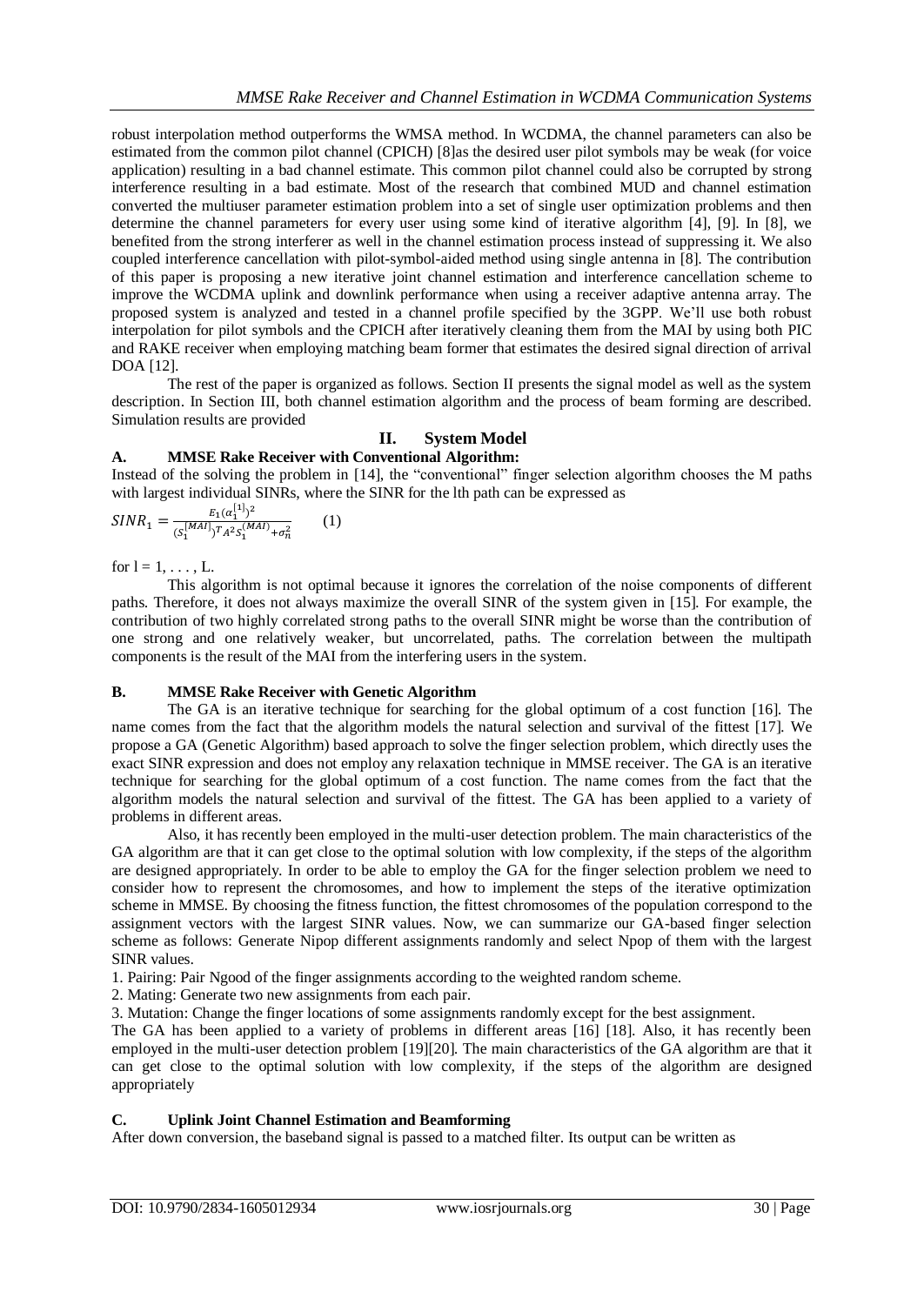$$
Z_1(\tau) = T_b b_1(i) \sum_{1=1}^{L} \hat{a}_1(\theta_{1l}) \delta(\tau - \tau_{1l}) + S_1(\tau) + m_1(\tau) + n_1(\tau) \quad (2)
$$

where **s**1 is the self-interference signal vector due to own multipath, **m**1 is the MAI term and **n**1 is the AWGN [12]. Under the assumption that the MAI of each pilot bit can be modeled as independent Gaussian noise, we can coherently integrate and average over the *Np* to obtain the mean delay profile at the *m*th antenna. We can further reduce the MAI by averaging the delay profile over the M antenna elements to get he desired user delay profile as

$$
\bar{Z}_1(\tau) = (1/MN_p) \sum_{m=1}^{M} \left| \sum_{n=1}^{N_p} Z_{1,n}^m(\tau) \right| \quad (3)
$$

We can then put a threshold and choose the desired time bin from Eq. (3). We can further calculate the DOA by finding the Fourier Transform of Eq. (3) w.r.t. the selected time bins. Now we are ready to detect by the 2-D RAKE shown in Fig. (1) which gives an approximate output SINR of  $SINR = NM(SNR)/[(K-1)SNR + 1]$  (4)

where SNR is the uplink signal-to-noise ratio per each antenna.



Fig.(1) 2D-RAKE receiver

$$
\hat{A}_{kl}^{m}(u) = (1/N_p) \sum_{n=1}^{N_p} r_{kl}^{m}(uN_s + n) b_k(uN_s + n) \quad (5)
$$
  
Where  $r_{kl}^{m}(i) = (1/T_b) \int^{(i+1)T+\tau} r^{m}(t) S_k(t - iT_b - \tau_{kl})$ 

#### **D. Channel Estimation by Robust Interpolation**

Using the WMSA method [14], the channel is estimated by linear interpolation. Since the fading is the same for all pilot duration of *Np* symbols, the *u*th slot instantanious channel gain for the *l*th path of the *k*th user at the *m*th antenna is the overall channel coefficients at the *n*th data bit from the *m*th antenna averaged over 2*J*  time slots are

$$
\hat{g}_{kl}^{m}(uN_{s} + N_{p} + n) = \sum_{j=-J+1}^{J} \sin c (2f_{d}T_{b}(n - jN_{s})) \hat{A}_{kl}^{m}(u + j)
$$
 (6)  
Where  $n = N_{p} + 1, ..., N_{s}$ . If  $f_{d}$  is not known, set it to a 0.001[13]

#### **III. Simulation Results**

Simulations were carried out to evaluate and compare the bit error probability performance of the proposed adaptive MMSE Rake receiver in multipath channels with AWGN. The system for simulations considered in this paper is, synchronous WCDMA UWB with the following specifications. All users have equal power with Gold sequence of spreading gain 31 as spreading code. Binary phase shift keying with sampling frequency of 50 GHz, chip time of 0.5 nsec and second derivative of Gaussian pulse of width 0.5 nsec used. Random binary data is generated for each user, the data is spread with the respective spreading code followed by modulation with second derivative of the Gaussian pulse. Each user undergoes a different UWB channel. Channel models CM1,CM2 and CM3 from IEEE P802.15 [14] are used. Channel model parameters are listed in table (1). The number of multipaths is selected in such a way that 90 percent of the transmitted energy is captured. Proposed adaptive MMSE Rake receiver and conventional adaptive MMSE Rake (C-Rake) receiver use training signals of 500 bits followed by decision directed operation. Proposed MMSE Rake receiver does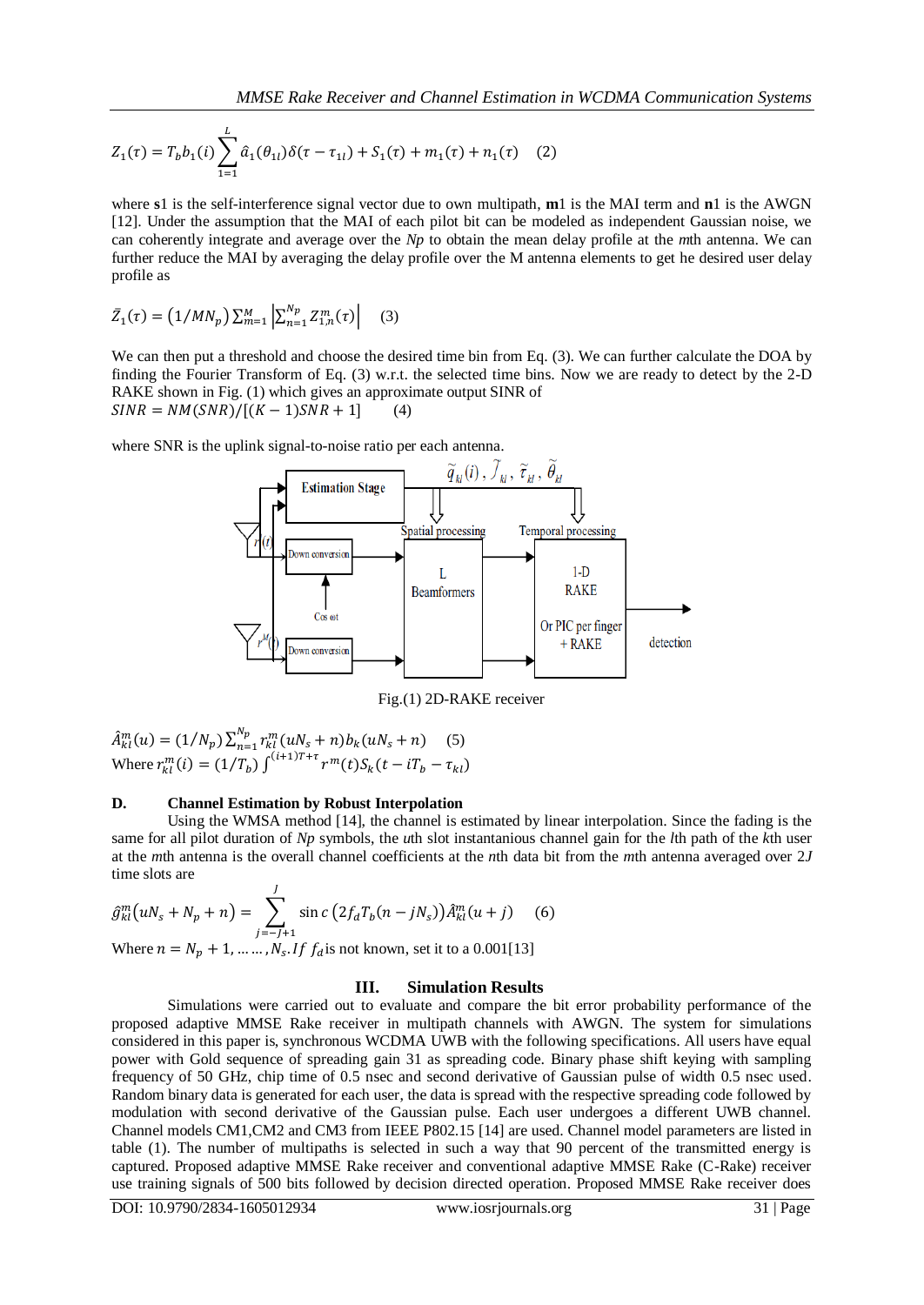not require spreading code of any user, where as, it is assumed that C –Rake receiver knows spreading code of the user of interest. Figures shows simulation results for bit error probability vs. number of users with E*b* /N*o* = 20 *d*B for CM1, CM2 and CM3 respectively. It is observed that the proposed detector performs much better than C-RAKE even for large number of users.

| parameters                     | CM1    | CM2    | CM3    |
|--------------------------------|--------|--------|--------|
| Cluster arrival rate, $(1/ns)$ | 0.0233 | 0.4    | 0.0667 |
| Ray arrival rate, $(1/ns)$     | 2.5    | 0.5    | 2.1    |
| Cluster decay factor           | 7.1    | 5.5    | 1.4    |
| Ray decay factor               | 4.3    | 6.7    | 7.9    |
| Std. dev. of cluster, (dB)     | 3.3941 | 3.3941 | 3.3941 |
| Std. dev. of ray. (dB)         | 3.3941 | 3.3941 | 3.3941 |
| Std. dev. of total MP, (dB)    |        |        |        |

| $10^0$           | BER vs. No. of users for CM1 with Eb /No = 20                                         |    |    |
|------------------|---------------------------------------------------------------------------------------|----|----|
| $10^{5}$         |                                                                                       |    |    |
| BER<br>$10^{10}$ |                                                                                       |    |    |
| $10^{15}$        | Proposed<br>C Rake                                                                    |    |    |
| 0                | $\overline{4}$<br>$\overline{a}$<br>6<br>14<br>16<br>12<br>8<br>10<br>Number of users | 18 | 20 |
|                  | Fig 2: BER vs. No. of users for                                                       |    |    |
| $10^0$           | BER vs. No. of users for CM2 with Eb /No = 20                                         |    |    |
| $10^{5}$         |                                                                                       |    |    |
| BER<br>$10^{10}$ |                                                                                       |    |    |
| $10^{15}$<br>0   | Proposed<br>C Rake<br>$\overline{2}$<br>6<br>10<br>12<br>14<br>16<br>8<br>4           | 18 | 20 |

Table 1: IEEE UWB channel parameters

Fig 3: BER vs. No. of users for CM2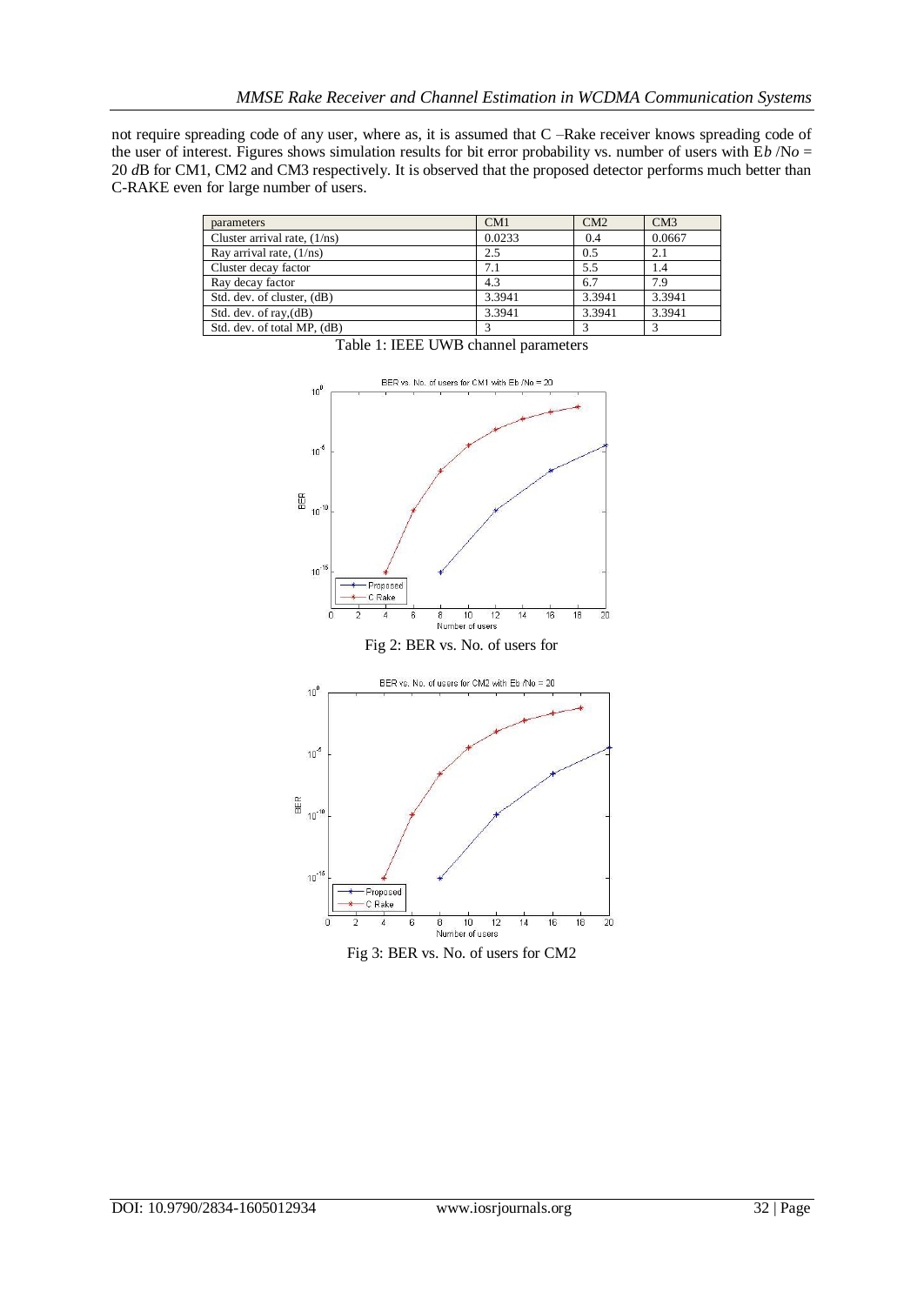

 $\frac{1}{10}$  $20$ Number of interfering users Fig. (5) Uplink mean SINR versus number of users and number of antennas

 $25$ 

 $3C$ 

35

40

 $15$ 

5

 $10$ 

The plot in Fig. (5) is the SINR as a function of the number of interfering users and the number of antenna elements in the array. The solid lines are those from theory (Eq. 4) the dotted lines are from Mont Carlo simulations when estimating the channel parameters in the uplink from the Q channel using the complex conjugation beamformer.

#### **IV. Conclusion**

We have derived that the Adaptive MMSE Rake receiver for WCDMA UWB multipath channels and studied its BER performance in multiuser environment with AWGN**.** It is observed that the BER performance of the Adoptive MMSE Rake receiver is much better in comparison with conventional MMSE Rake receiver. We developed a WCDMA receiver that utilizes adaptive antenna arrays and interference cancellation RAKE receiver which self estimate the multipath channel parameters as well as the desired user direction of arrival. In estimating the channel, we used a robust interpolation method as well as iterative joint detection and estimation. Performance curves in the 3GPP recommended channel shows very good performance compared to the existing receivers.

#### **References**

- [1]. T. Ojanpera and R. Prasad, *Wideband CDMA for Third Generation Mobile Communications*. Boston, London: Artech House, 1998.
- [2]. G. L. Turin, "The effects of multipath and fading on the performance of direct sequence CDMA systems," *IEEE Trans. Veh. Technol. ,* vol. VT- 33, pp.213-219, Aug. 1984.
- [3]. J. K. Cavers, "An analysis of pilot assisted modulation for Rayleigh fading channels," *IEEE Trans. Veh. Technol.*, vol. 40, pp. 689– 693, Nov. 1991.
- [4]. S. Buzzi and H. V. Poor, "Channel estimation and multiuser detection in long-code DS/CDMA systems," *IEEE Journal Selected Areas in Comm.,* vol. 19, pp. 1476 - 1487, August 2001.
- [5]. Y. Li, L. Cimini, and N. Sollenberger, "Robust channel estimation for OFDM systems with rapid dispersive fading channels," *IEEE Trans. Commun.*, vol. 46, pp. 902-915, July 1998.